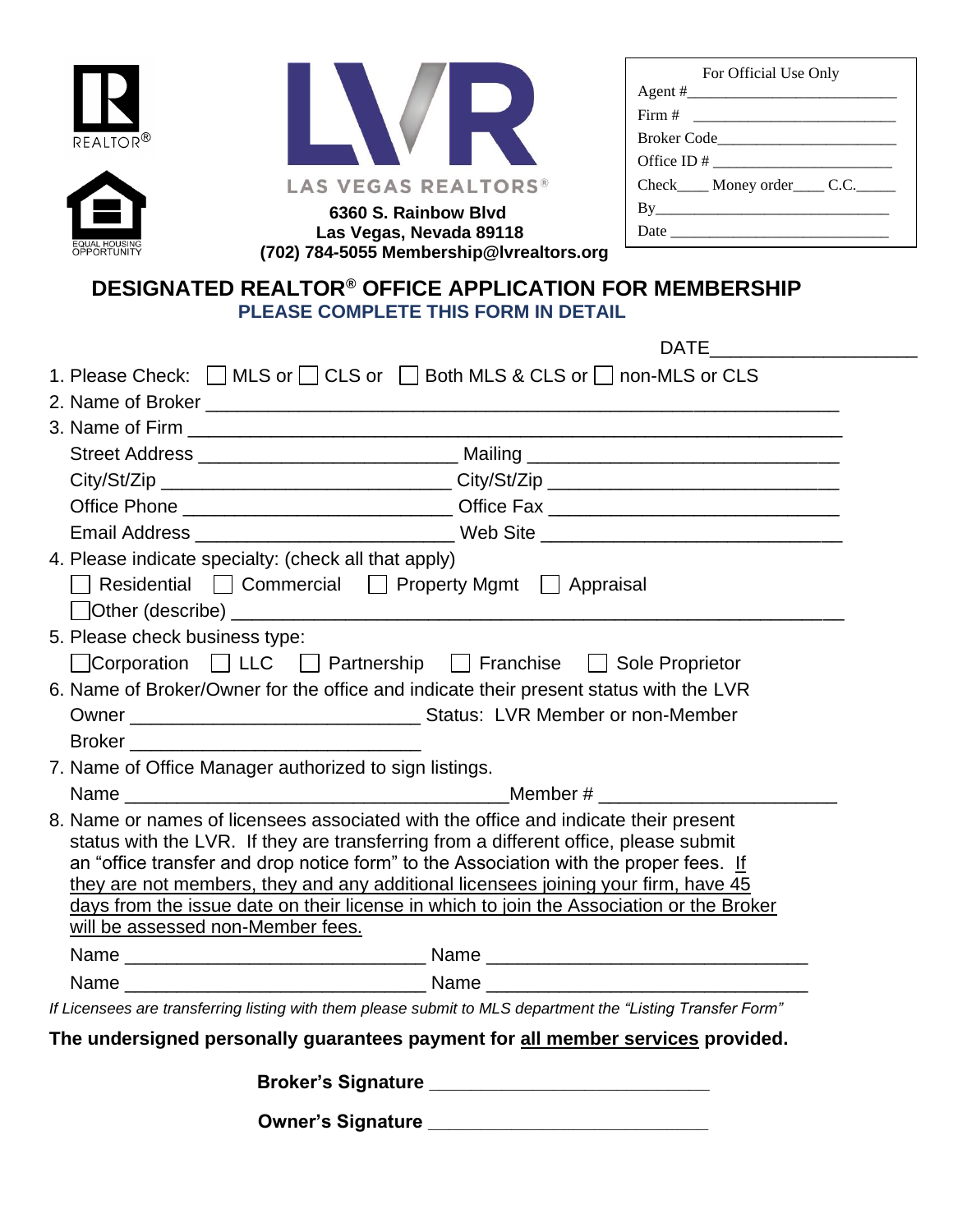

| <u> 2000 - Jan James James Jan James James James James James James James James James James James James James Jam</u> | Broker/Owner of                                                                    |
|----------------------------------------------------------------------------------------------------------------------|------------------------------------------------------------------------------------|
|                                                                                                                      | company, certify that                                                              |
|                                                                                                                      | my company and agents will be utilizing the Las Vegas REALTORS® MLS Data Forms and |
| Listing Contract.                                                                                                    |                                                                                    |
|                                                                                                                      |                                                                                    |
|                                                                                                                      |                                                                                    |
| <b>Print Name</b>                                                                                                    |                                                                                    |

\*\*\*If not utilizing the Las Vegas REALTORS® MLS Listing Contract you must submit to LVR the contract you will be utilizing for approval by the MLS Committee and LVR's Legal Counsel.